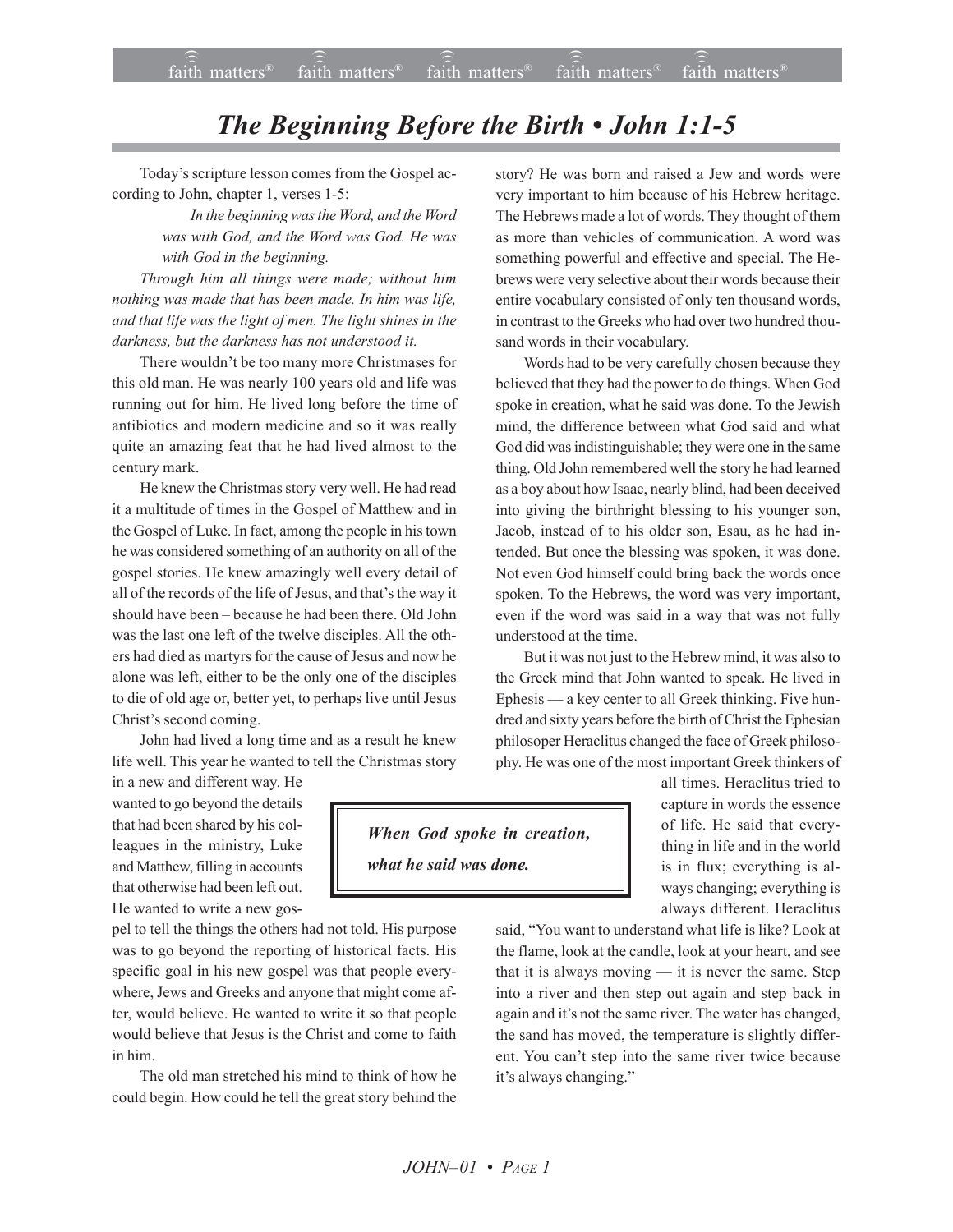## $\widehat{\widehat{\mathfrak{tair}}}$  matters  $\widehat{\widehat{\mathfrak{tair}}}$  matters  $\widehat{\widehat{\mathfrak{tair}}}$  matters  $\widehat{\widehat{\mathfrak{tair}}}$  matters  $\widehat{\widehat{\mathfrak{se}}}$  faith matters faith matters<sup>®</sup> faith matters<sup>®</sup> faith matters<sup> $0$ </sup>

But at the same time Heraclitus recognized that there was a continuity to life that went beyond change – there was something behind it all. He claimed that this was because of the mind and reason of God, which he called the Logos. The Stoics developed the teaching of Heraclitus and wrote, "All things happen according to the Logos. The Logos is the judge of truth. The Logos pervades all things."

The Greeks had the highest regard for the Logos. The Logos was the mind of God, pure reason. It was the cause behind everything. But it was still an abstract concept. It was still something that the philosophers talked about in the forum and in the schoolhouses.

But to John it was different. Inspired by the Holy Spirit, he brought together the thinking of the Greeks and the Hebrews and made a revolutionary statement that touched both the Hebrew mind and the Greek mind. He wrote, "In the beginning was the Logos, and Logos (the Word) was with God and the Logos (the Word), was God." And if that wasn't mind-stretching enough, he continued on and said, "The Logos became flesh and made his dwelling among us."

No one had ever even dreamed of something like that before. John grabbed the attention of Jew and Greek alike. The Word of God became flesh and made his dwelling among us so that we could see the Word of God incarnate. The Logos that holds together the universe, that is the standard behind all change, became flesh.

The old apostle then begins the most famous and often quoted of the gospels long before the historic events in Bethlehem's stable. John tells us that the significance of Christmas comes from who Jesus was before he was born. The reason that all of the universe worships the baby in the cow's trough was not because of what happened then but because of who that baby was before he was born.

Before the birth, God in the beginning was the Word, and the Word was with God and the Word was God. The Son of God was before the beginning. When was the beginning? The beginning is somewhere in eternity past before the clock of time started ticking. Push back, back, back into time  $-$  before the "in the beginning" of Genesis 1:1, as far back as you can imagine, whenever that beginning was, the Son of God was already there.

There is an important theological distinction in the New Testament between the Son of God and Jesus Christ. The Son of God is the eternal second member of the Godhead of the Trinity. But then, at a point in time, the Son of God was incarnated. He became a man and took on the name Jesus and the title Messiah, or in Greek, Christ - Jesus Christ.

The point is simple and clear. The child born in Bethlehem lived as a person for an eternity before he was born. No beginning! He was before there was a beginning! This Son of God, who took on the name and the flesh of Jesus Christ, was with God. The Greek preposition that is used here is the word *pros*, and it means more than mere association, it means equality, a colleagueship. It means that the Son of God did more than exist in eternity past, he shared the life and role and responsibilities of God as an absolute equal with God. Wherever God was, he was there, and whatever God did, he - the Son of God – also did. In every detail, at all times and in every way, he was with God.

But that's not all that is said in the opening lines of John 1. He also "was God." The Greek grammar that is used here was carefully selected to clearly teach that everything that makes God God was fully true of the Son of God, Jesus Christ. All of the attributes  $-$  omniscience, omnipresence, omnipotence, holiness, eternity, love - everything, whatever you can say about God you can also say about the Son of God. There is nothing you can say about God that is not equally true of His Son. He is absolutely, unquestionably, completely God. It's amazing  $$ two persons, two personalities, but one God!

Can you see? Can you understand? That was God in Bethlehem's manger! The eternal, powerful, perfect, holy and infinite God willingly left eternity to step into time. He willingly left heaven to come to earth. He willingly surrendered the expanse of the universe as his domain to be contained in a microscopic grouping of cells in the womb of a teenage virgin in the land of Palestine.

Before the birth there were nine months when God was carried in another human body. Before the birth there were nine months when God could not speak. Before the birth there were nine months when the Son of God could not see and could not touch. The eternal Son of God was self-limited to the incomprehensible sounds of a newborn baby. The eternal Son of God was self-limited to dependency on an inexperienced mother who had never before had a child, much less this kind of a child. The eternal Son of God was self-limited to the dependency of becoming a creature. God became flesh and he did it explicitly for you and for me!

Before the birth, the Son of God was the creator. "He was with God in the beginning. Through him all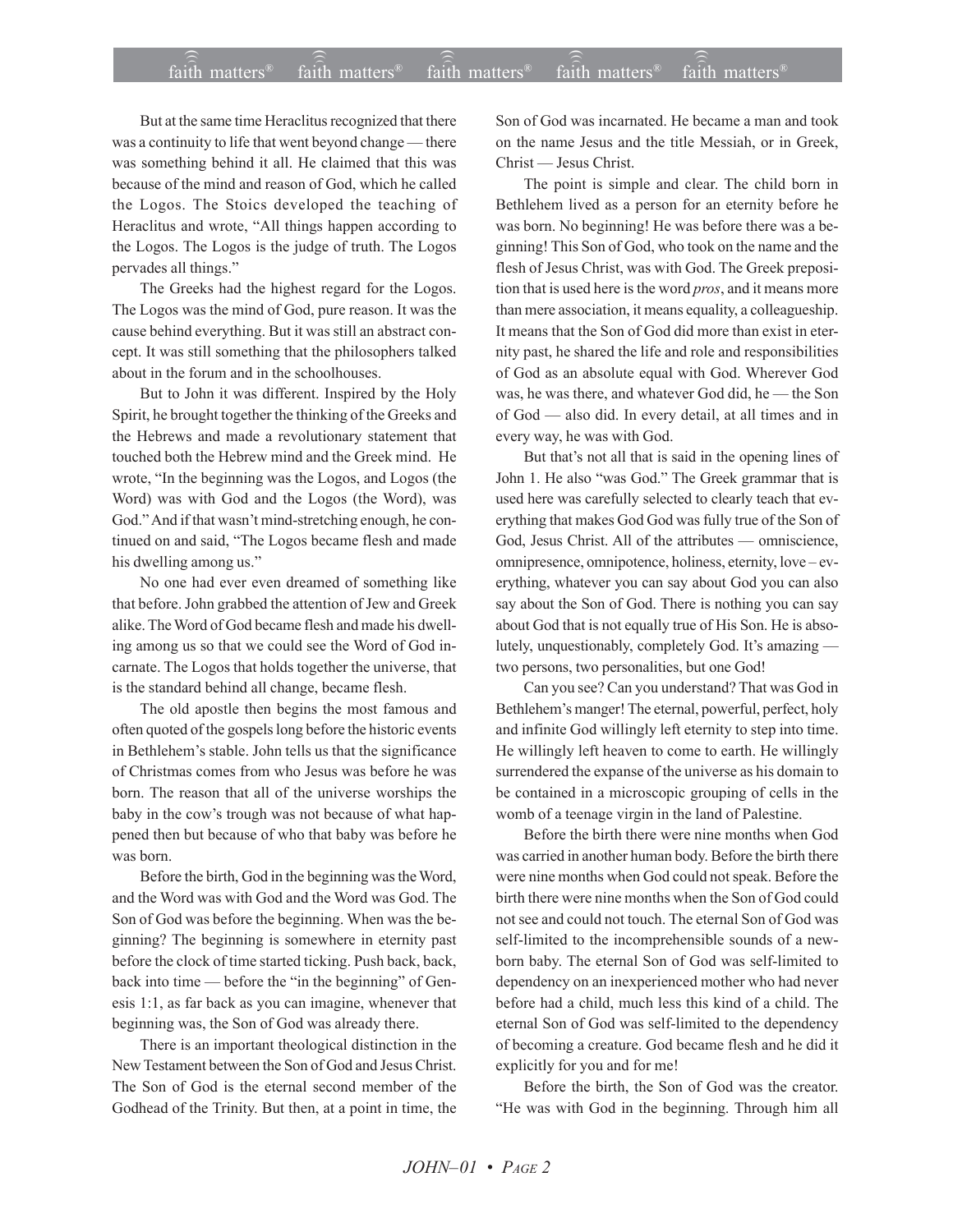## $\widehat{\widehat{\mathfrak{tair}}}$  matters  $\widehat{\widehat{\mathfrak{tair}}}$  matters  $\widehat{\widehat{\mathfrak{tair}}}$  matters  $\widehat{\widehat{\mathfrak{tair}}}$  matters  $\widehat{\widehat{\mathfrak{se}}}$  faith matters faith matters<sup>®</sup> faith matters<sup>®</sup>  $fa$  $\hat{i}$ th matters<sup> $\hat{i}$ </sup>

things were made; without him nothing was made that has been made." The Son of God was the agent for all of creation. Somehow in the mysterious economy and delegation of responsibilities in the Godhead, the Son of God was given the task of creating all that exists, so that the Holy Spirit could inspire the apostle Paul to write to the Colossians in Colossians 1:16, "For by him all things were created: things in heaven and on earth, visible and invisible, whether thrones or powers or rulers or authorities; all things were created by him and for him." You name it, he made it — the sun, stars, rocks, seas, mountains, animals and humans. He made everything out of nothing.

The Son of God is the sustaining genius of the universe. It was all his idea. It was his dream. It was his design that became creation. What he thought and spoke became reality. But not only that, he is the glue that holds creation together. Colossians 1:17 says not only that "He is before all things," but "in him all things hold together." The Son of God is the sustainer of the very fabric of creation.

Well then, it's no wonder that when the Son of God became a man that he could walk on the water because he made the water. It's no wonder that he could change it into wine because he designed it in the first place. It's no wonder that he could make a lame man walk, or a blind man see. It is also no wonder that the sky became black and the earth shook when he was crucified and died.

Paul Harvey has a syndicated program where he tells the story behind the news. Well, this is the story behind the news of Christmas. This is the story that makes the birth in Bethlehem newsworthy. That was no ordinary baby around whose birth we

date our calendars, he was and is the creator and the sustainer of all creation.

Think about it! Mary and Joseph held in their hands the one who created and sustained the universe.

Think about it! King Herod ordered the death of the one upon whom Herod's own life and destiny depended.

Think about it! The creator who was so entirely different from us became a creature like us and was "tempted in every way, just as we are."

Think about it! The one who made us became flesh like us so that we could be reborn and become like him!

That's the Christmas story. The creator became a creature and he did it for you and for me!

Before the birth, God. Before the birth, Creator. Before the birth, Life. The Son of God is the essence of life. Before his birth in Bethlehem, he lived  $-$  not just existed  $-$  he lived. The life of God is vibrant, creative, fulfilled, productive and good.

There is a significant difference between living and existing. Compare the unconscious existence of a sevenyear-old child on a respirator in a hospital with the vibrant life of another seven-year-old playing in the park, swinging on the swings and riding a sled down the hill. You understand the difference between existing and living.

Jesus Christ is life. He embodies life. He is the standard of what life is. He is the one who said, "I am the way, the truth and the life." Long before the first Christmas, the Son of God lived life in all of its fullness, joy and satisfaction. That's why the gospel is so amazing and so supernatural, because it tells how he who is the essence of life died on the cross so that we could live.

The Son of God is the source of eternal life. The Greek noun for "life" is used 36 times in the gospel of John, eleven of those times with the adjective "eternal." Eternal life means far more than endless in time. In fact, it is not something primarily quantitative, it is primarily qualitative. Eternal life is the life of eternity made available to us mortals! Jesus Christ came so that we could share his fulfilling, purposeful, creative, productive, good life. Jesus

> Christ is the one who takes us from mere existence to eternal life!

Your mind needs to stretch to understand the meaning of Christ's life to the incarnation at Christmas. You see, because of

sin we are doomed to death instead of life. As sinners we are hopelessly unable to remedy our own dilemma. But Jesus Christ, the essence of life and the source of life, took a human body on that first Christmas so that he could die for us.

Do you see? Jesus Christ came to make a trade! That's really what it boils down to. He would take our death so that we could have his life. That's what being a Christian is, taking his life in trade for our death. How do you do that? We must put our faith and trust in Him and accept the trade. Or, as William Barclay said, "We must make up our minds about him."

*God became flesh and he did it explicitly*

*for you and for me!*